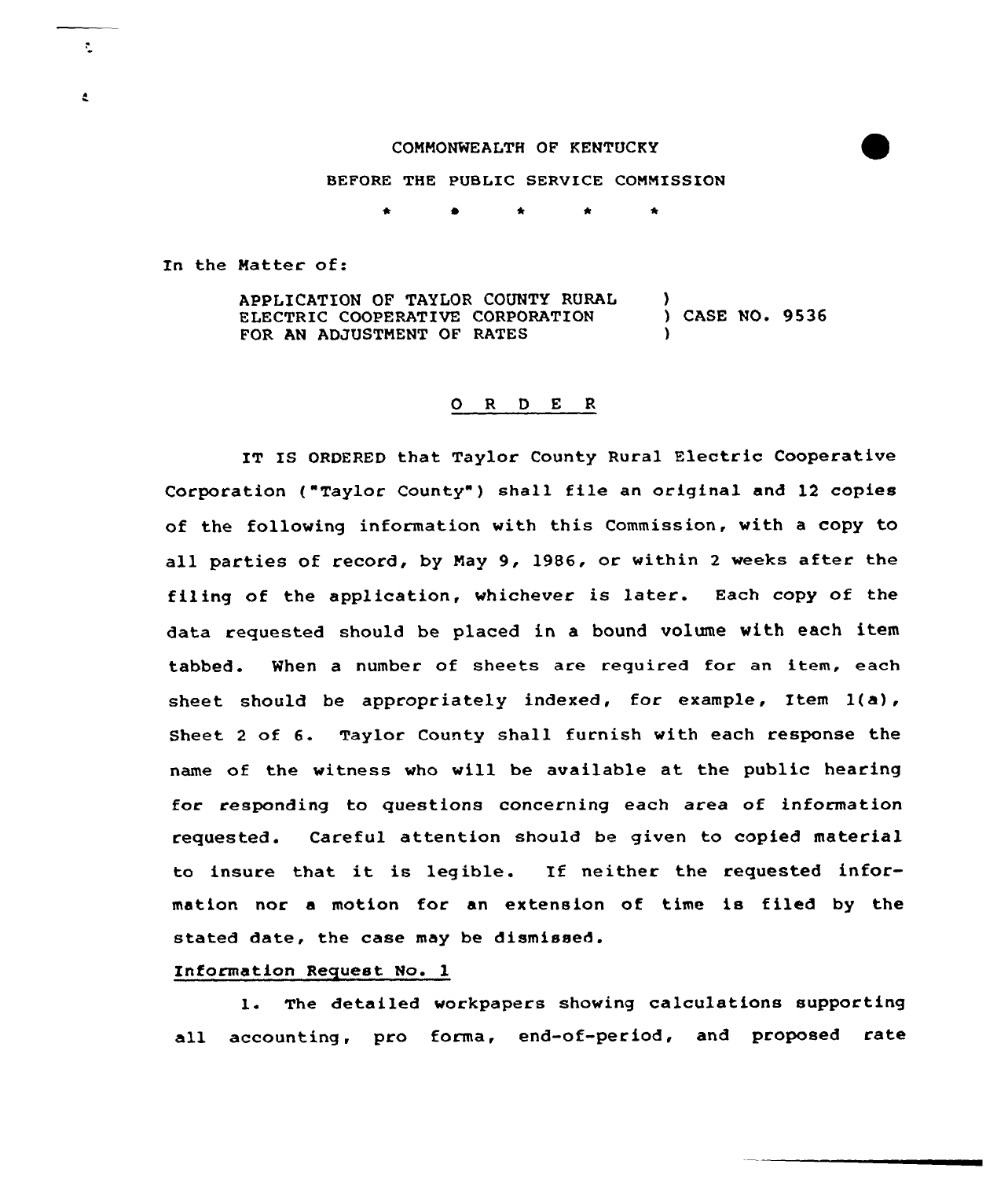adjustments in the rate application to revenue, expense, investment, and reserve accounts for the test year and a complete detailed narrative explanation of each adjustment including the reason why each adjustment is required. Explain in detail all components used in each calculation including the methodology employed and all assumptions applied in the derivation of each adjustment. Index each calculation to the accounting, pro forma, end-of-period, and proposed rate adjustment which it supports.

 $\overline{\mathbf{3}}$ 

 $\overline{1}$ 

2. An analysis of Account 930--Niscellaneous General Expenses for the test period. This should include a complete breakdown of this account as shown in attached Format 1, and also provide all detailed workpapers supporting this analysis. At minimum, the workpapers should show the date, vendor, reference (i.e., voucher no., etc.), dollar amount, and <sup>a</sup> brief description of each expenditure. Detailed analysis is not required for amounts of less than \$100 provided the items are grouped by classes as shown in Format <sup>1</sup> attached.

3. <sup>A</sup> detailed analysis of contributions for charitable and political purposes (in cash or services). This analysis should indicate the amount of the expenditure, the recipient of the contribution, and the specific account charged.

4. <sup>A</sup> copy of the auditor's report from your most recent audit.

5. <sup>A</sup> detailed analysis of advertising expenditures during the test period. This analysis should include a breakdown of Account 913 -- Advertising Expenses, as shown in Format 2, attached, and should also show any advertising expenditures included in

 $-2-$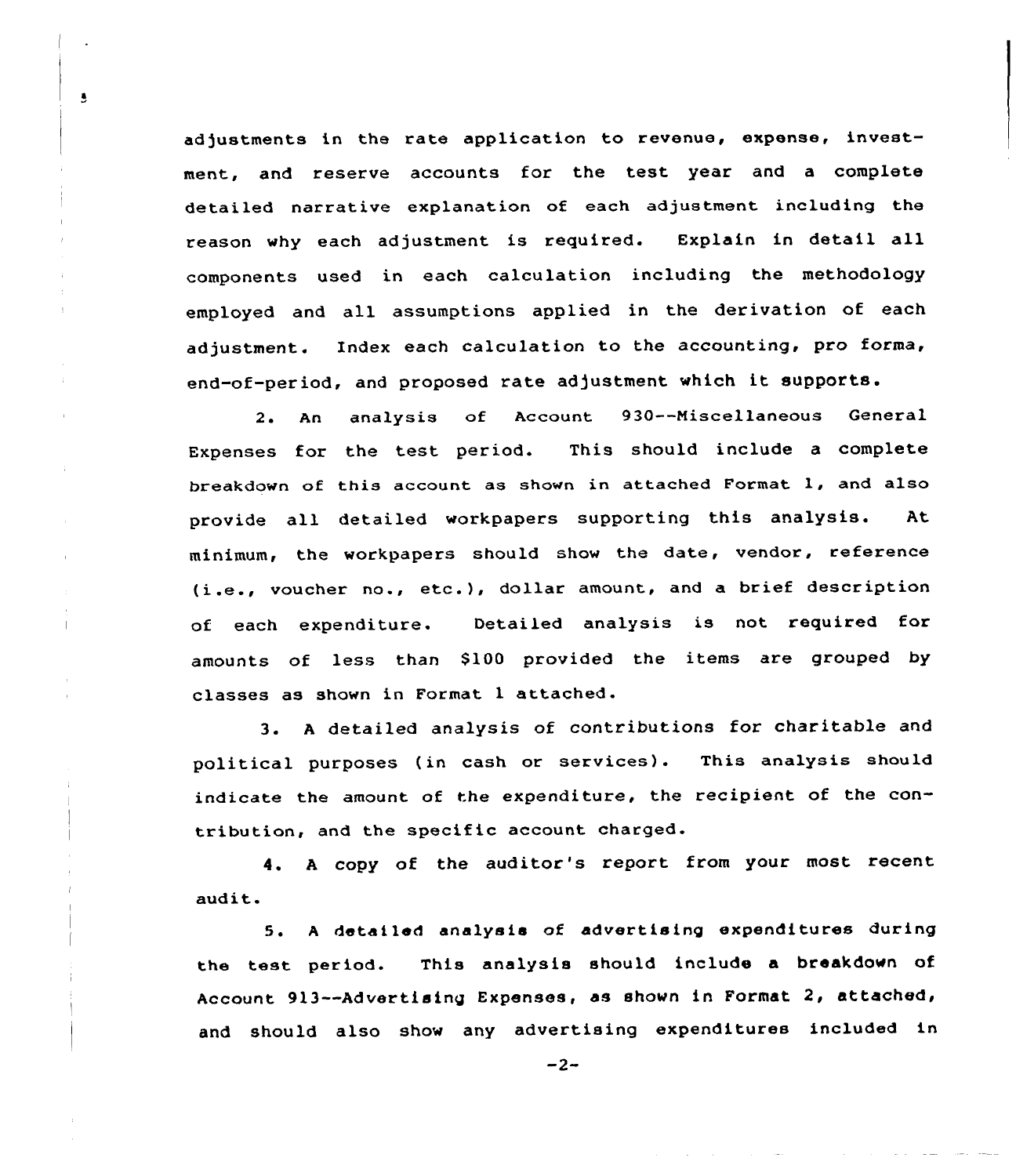other expense accounts. This analysis should be specific as to the purpose and expected benefit of each expenditure.

6. <sup>A</sup> copy of the most recent publication of the Borrower Statistical Profile for the utility published by the Rural Electrification Administration. Include a detailed narrative explanation of any action taken by the utility's management, its Board of Directors or REA based on the results of this data.

7. <sup>A</sup> schedule of salaries and wages for the test year and each of the <sup>5</sup> calendar years preceding the test year as shown in Format 3, attached. For each time period provide the amount of overtime pay.

8. <sup>A</sup> copy of the current by-laws.

 $\pmb{\epsilon}$ 

9. Provide the utility's rate of return on net investment rate base for the test year and <sup>5</sup> preceding calendar years. Include data used to calculate each return.

10. In comparative form, an income statement, a statement of changes in financial position, and a balance sheet for the test year and the 12-month period immediately preceding the test year.

ll. <sup>A</sup> detailed analysis of expenses incurred during the test year for professional services as shown in attached Format 4, and all detailed workpapers supporting the analysis. At minimum the workpapers should show the payee, dollar amount, reference ( i.e., voucher, no., etc. ) account charged, hourly rates and time charged to the utility according to each invoice, and a brief description of the service provided. Identify all rate case work by case number.

 $-3-$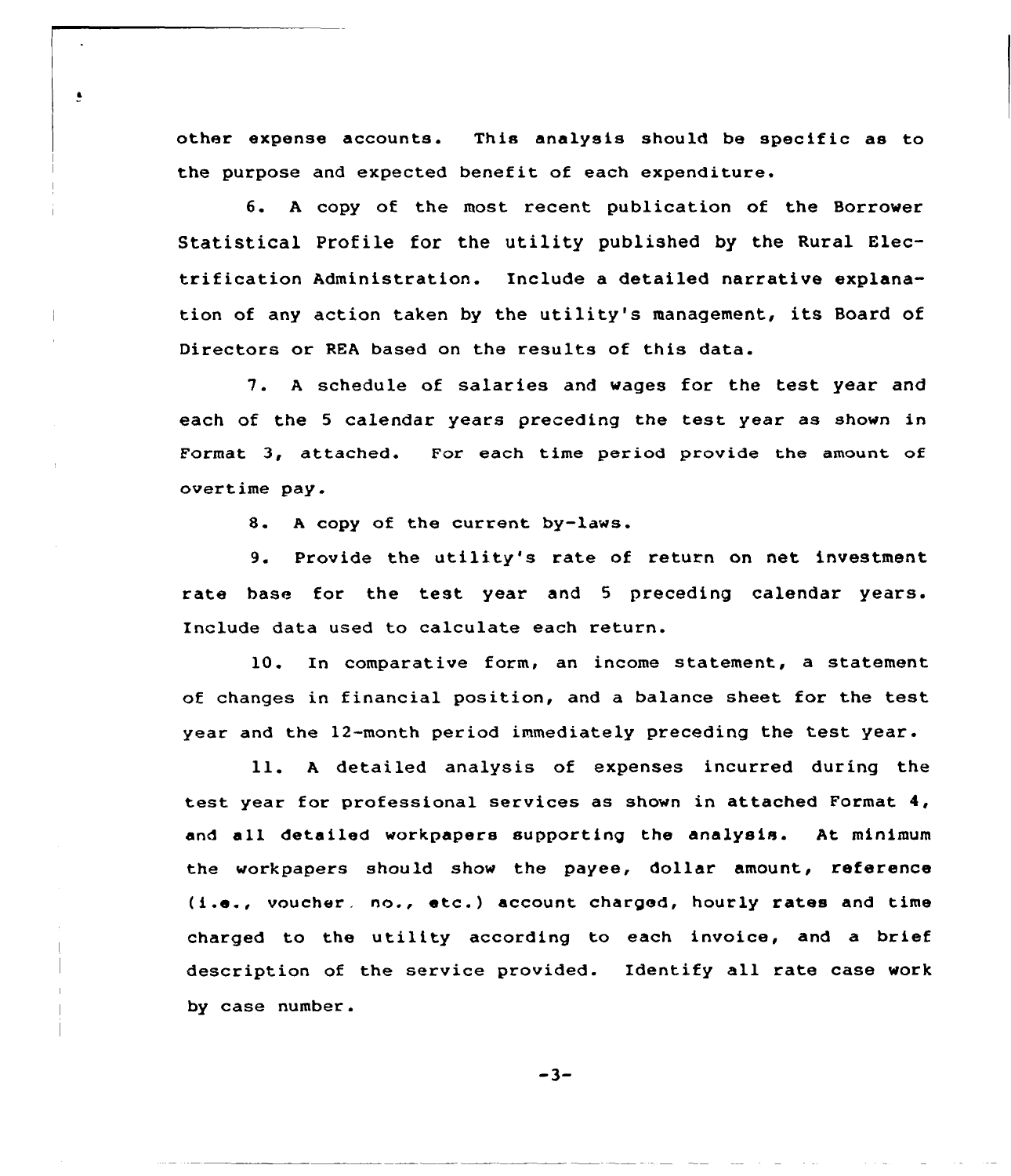12. Provide the utility's times interest earned ratio and debt service coverage ratio, as calculated by the Rural Electrification Administration, for the test year and the <sup>5</sup> preceding calendar years. Include the data used to calculate each ratio.

13. Schedules in comparative form showing for the test year and the year preceding the test year the ending balance in each electric plant and reserve account or sub-account included in the utility's chart of accounts.

14. <sup>A</sup> copy of Kentucky's Electric Cooperatives Operating Expense and Statistical Comparisons for the most recent <sup>2</sup> years available.

15. The date and time of the most recent annual meeting. Provide the number of members in attendance, the number of members voting for new board members, the number of new board members elected, and general description of the meeting's activities.

16. Provide <sup>a</sup> schedule showing a comparison of balances in each operating expense account for each month of the test year to the same month of the preceding year for each account or subaccount included in the utility's chart of accounts. See Format 5.

17. The estimated dates for draw downs of unadvanced loan funds at test-year end and the proposed uses of these funds.

18. Provide the following where not previously included in the records

 $-4-$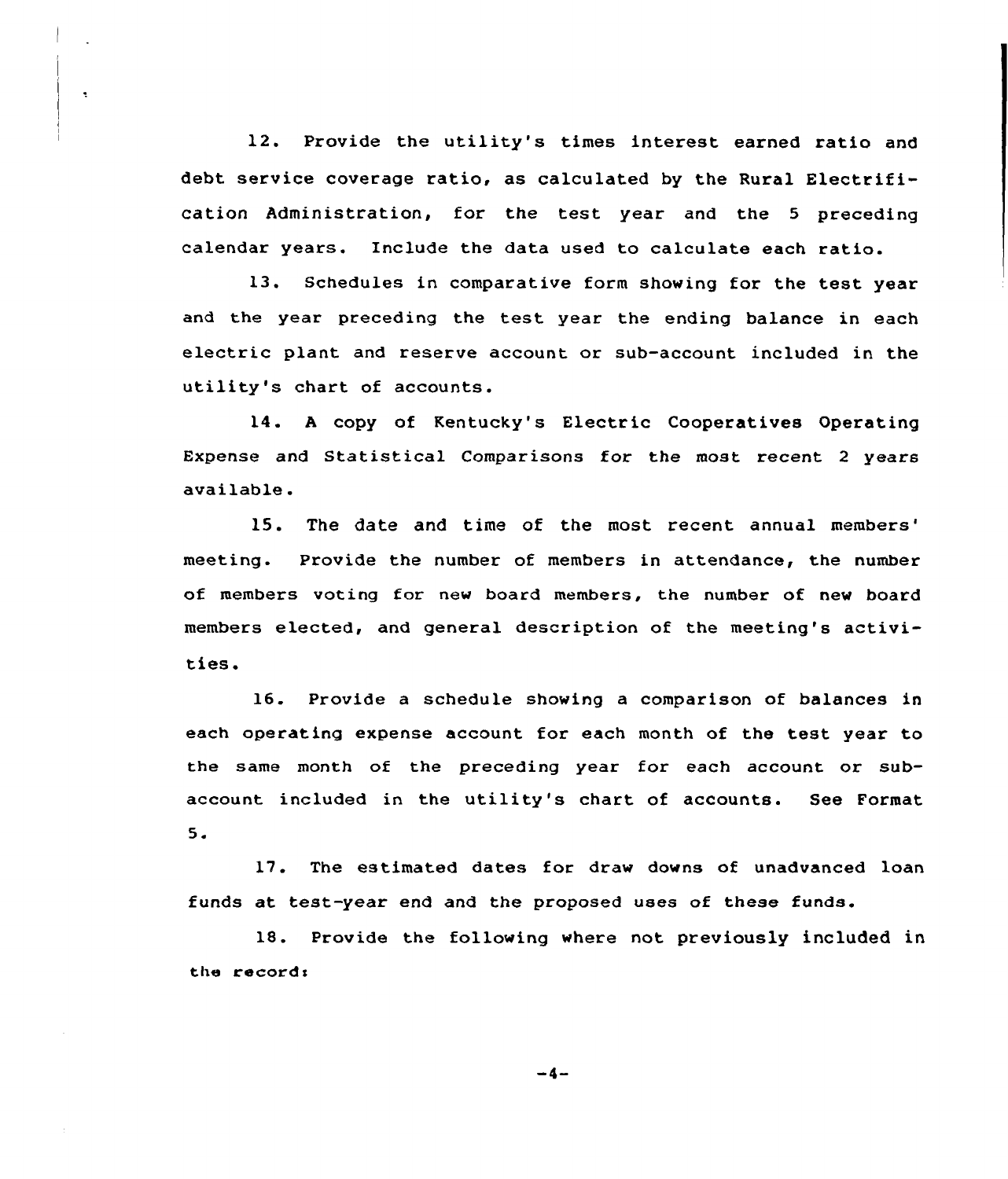a. <sup>A</sup> schedule of the present and proposed rates, charges, terms and conditions, and service rates and regulations which the utility seeks to change, shown in comparative form.

 $\hat{\mathbf{x}}$ 

b. A detailed analysis of customers' bills, adjusted to actual usage and in such detail that the revenues from the present and proposed rates can be readily determined.

c. <sup>A</sup> schedule of test year revenues for each rate schedule per book rates, present rates annualized, and proposed rates annualized.

d. <sup>A</sup> schedule setting forth the effect upon average consumer bills.

e. <sup>A</sup> statement setting forth estimates of the effect that the new rate or rates will have upon the revenues of the utility, the total amount of money resulting from the increase or decrease and the percentage increase or decrease.

f. <sup>A</sup> schedule showing by customer class (i.e., residential, commercial, industrial, etc.) the amount and percent of any proposed increase or decrease in revenue distributed to each class. This schedule is to be accompanied by a statement which explains in detail the methodology or basis used to allocate the requested increase or decrease in revenue to each of the respective customer classes.

g. <sup>A</sup> schedule showing how the increase or decrease in (f) above was further distributed to each rate charge (i.e., customer or facility charge, KNH charge, Mcf charge, etc.). This

 $-5-$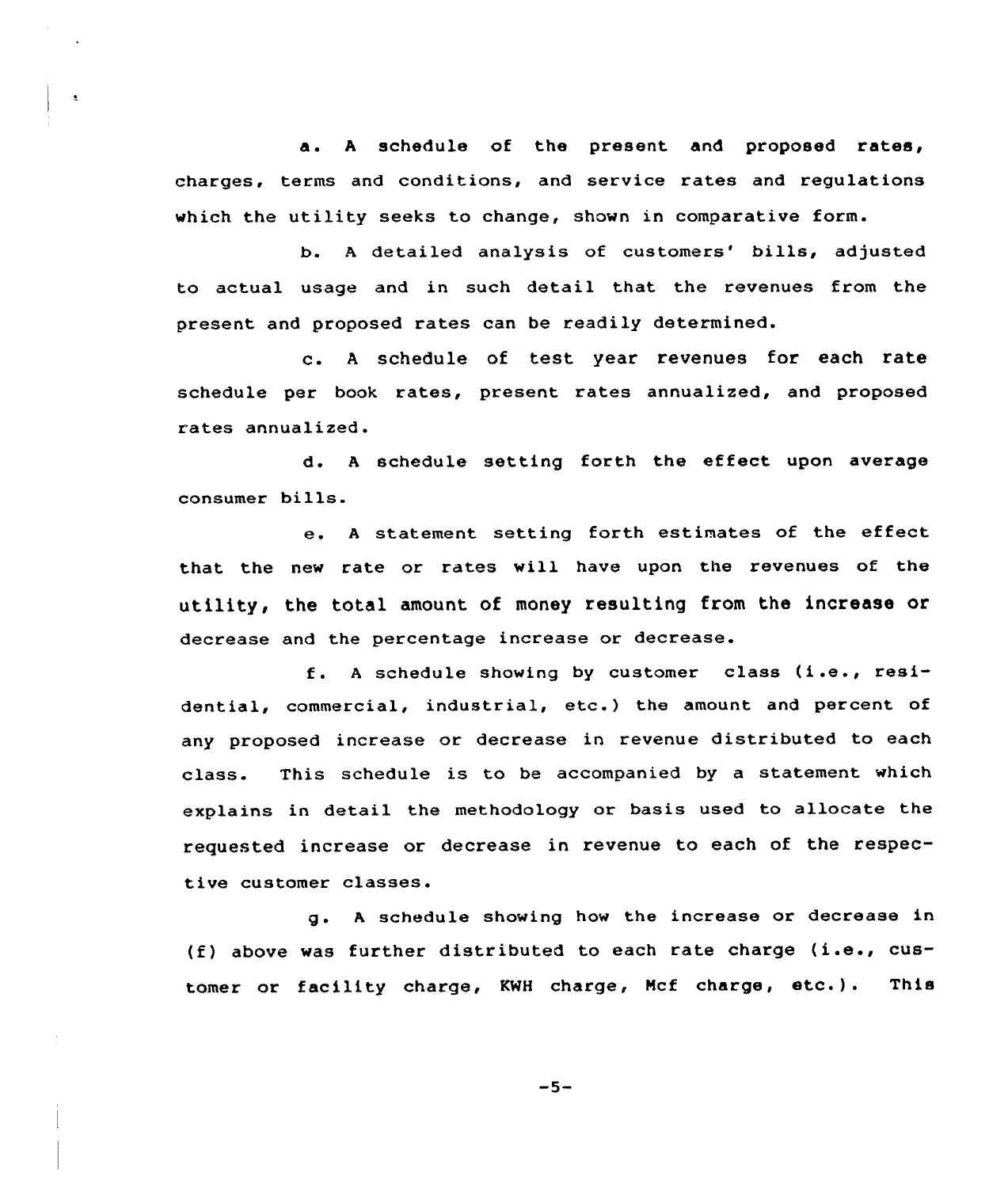schedule is to be accompanied by a statement which explains, in detail, the methodology or basis used to allocate the increase or decrease.

h. <sup>A</sup> statement showing by cross-outs and italicized inserts all proposed changes in rates, charges, terms and conditions, and service rules and regulations for each rate or charge. Copy of current tariff may be used.

19. Provide the name and address of each member of the utility's 8oard of Directors along with his or her personal mailing address. If, during the course of these proceedings, any changes occur in hoard membership, provide an update to this request.

20. Provide a detailed analysis of the total compensation paid to each member of the board of directors during the test period including all fees, fringe benefits, and expenses with a description of the type of meetings, seminars, etc., attended by each member.

21. Provide a detailed analysis of all benefits provided to the utility's employees including the itemized cost of each benefit and the average annual cost of benefits per employee. If readily available, provide this data by employee classification as shown in Format 3.

22. Provide an itemized listing of the costs incurred to date for the preparation of this case and an itemized estimate of the total cost to be incurred for this case. Indicate any costs incurred for this case that occurred during the test year.

 $-6-$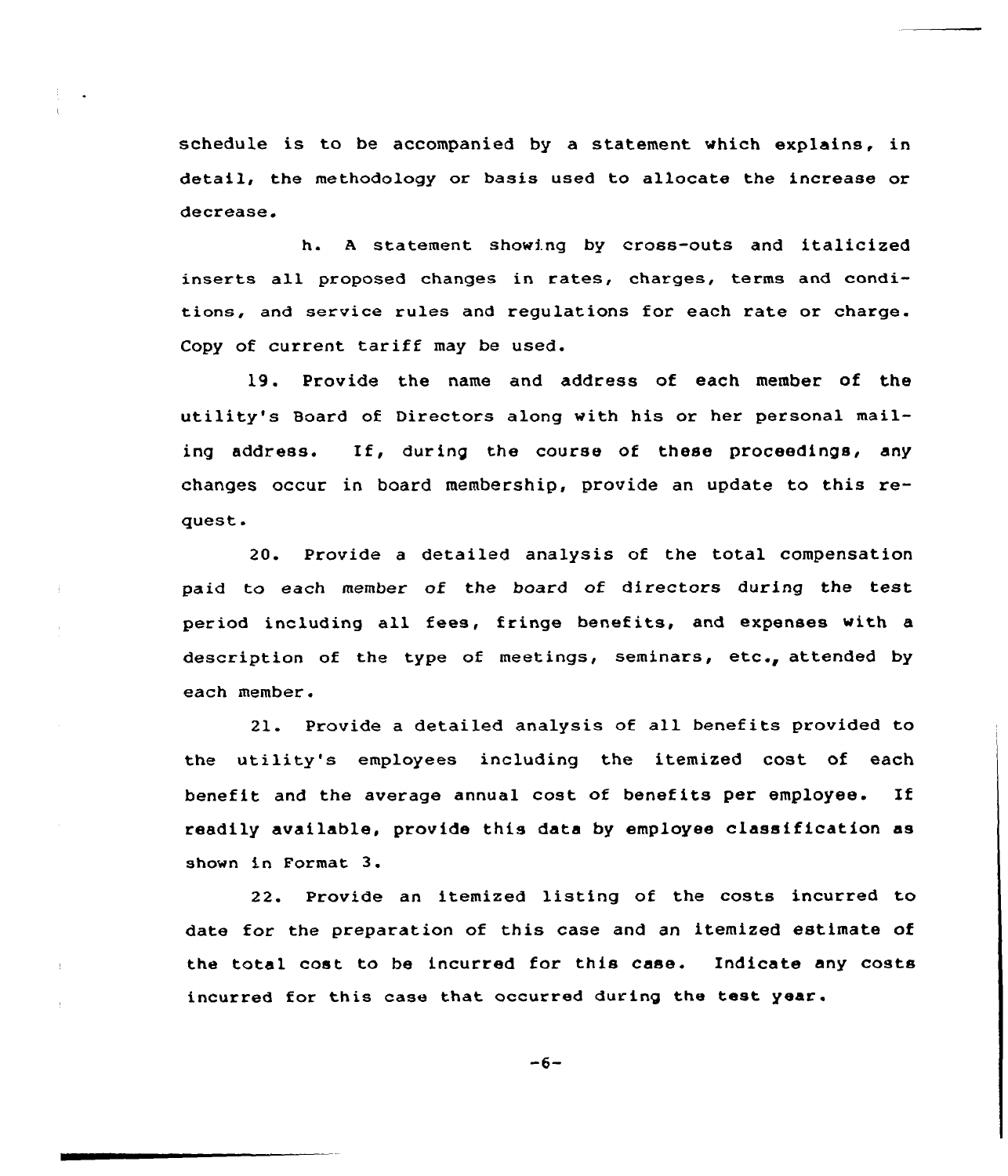23. Does Taylor County follow the depreciation rates and procedures as described in REA Bulletin 183-17

24. Provide information for plotting the depreciation guideline curves in accordance with REA Bulletin 183-1. Furnish the data in the format shown on the attached data sheet No. l.

25. Does Taylor County propose any changes in depreciation rates?

26. Furnish a list of depreciation expenses in the format shown on the attached data sheet No. 2.

Done at Frankfort, Kentucky, this 9th day of April, 1986.

PUBLIC SERVICE COMMISSION

Charl D. Hemanger

ATTEST:

**Secretary** 

 $\cdot$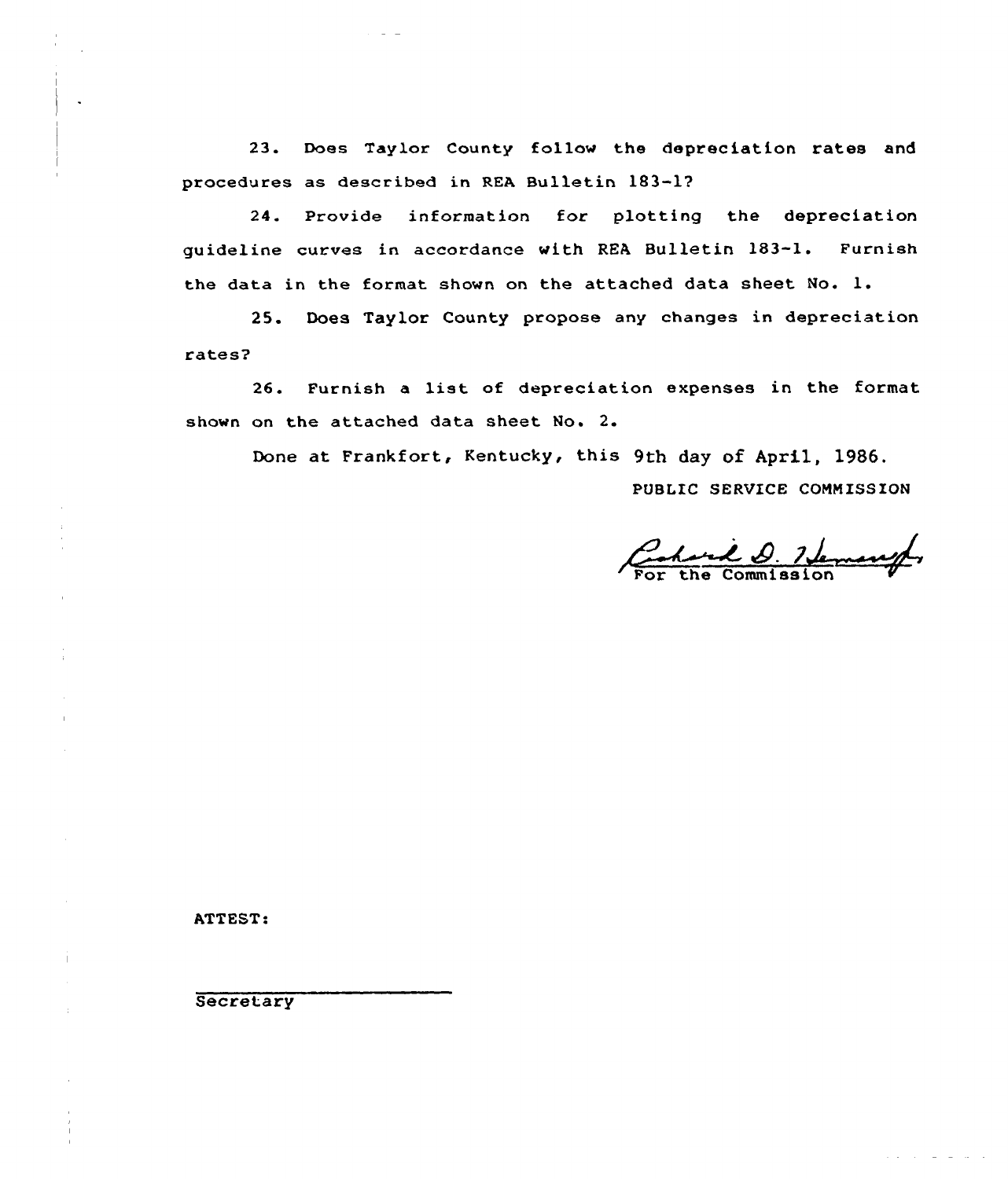Format I

### TAYLOR COUNTY RURAL ELECTRIC COOPERATIVE CORPORATION

### Case No. 9536

### ACCOUNT 930 — MISCELLANEOUS EXPENSES

### For the 12 Nonths Ended

| Line | Item | Amount      |
|------|------|-------------|
| No.  | 'a,  | $\mathbf b$ |

- l. Industry Association Dues
- 2. Institutional Advertising
- 3. Conservation Advertising
- 4. Rate Department Load Studies
- 5. Mater, and Other Testing and Research
- 6. Directors' Fees and Expenses
- 7. Dues and Subscriptions
- 8. Miscellaneous
- 9. Total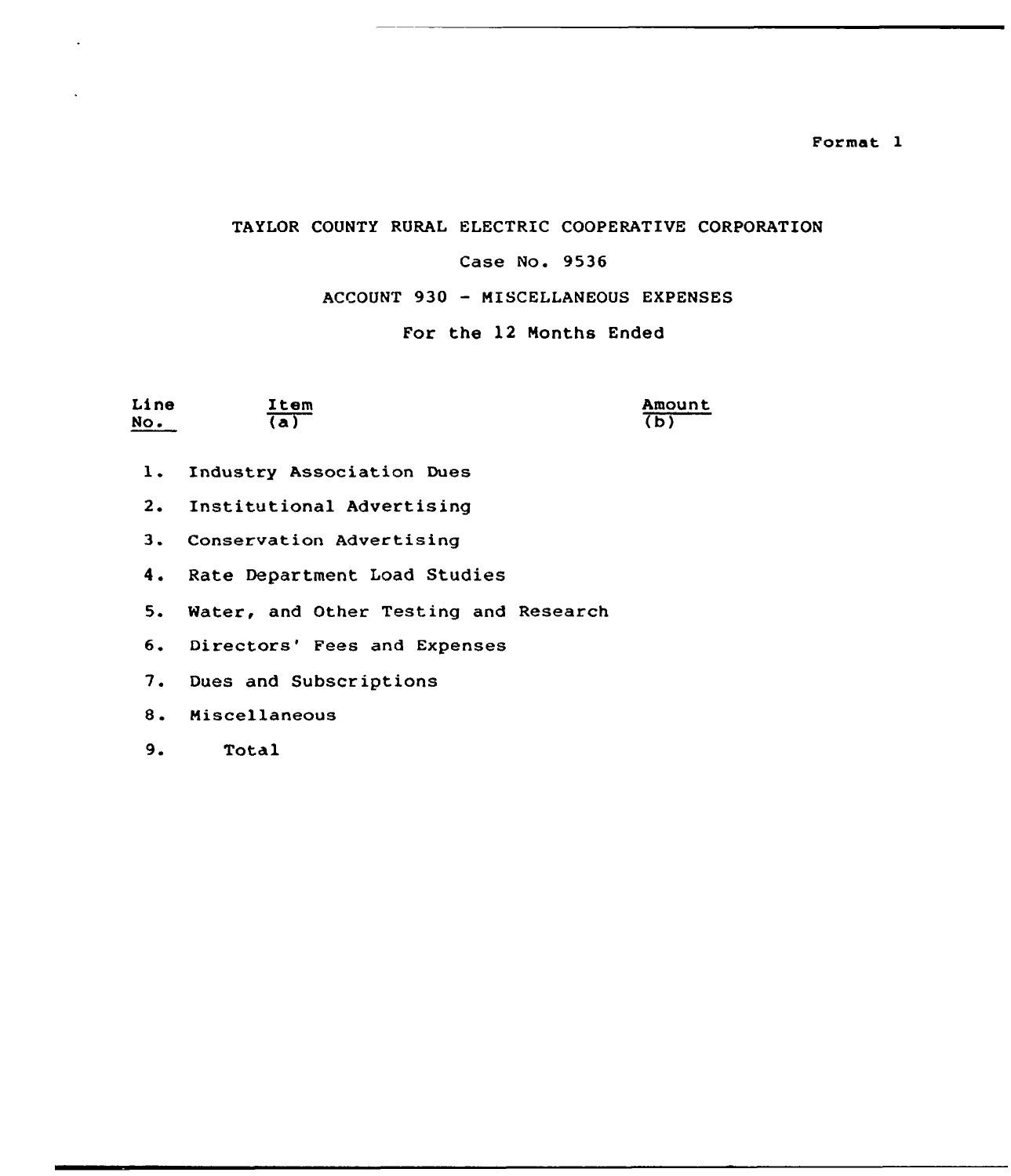### TAYLOR COUNTY RURAL ELECTRIC COOPERATIVE CORPORATION

### Case No. 9536

### ACCOUNT 913 — ADVERTISING EXPENSE

For the 12 Months Ended

(Total Company)

| Line<br><b>No</b> | Item<br>'al | Sales or<br>Promotional<br>Advertising | Institutional Conservation Rate<br>Advertising Advertising | Case | Other | Total<br>$\overline{(\mathfrak{a})}$ |
|-------------------|-------------|----------------------------------------|------------------------------------------------------------|------|-------|--------------------------------------|
|                   |             |                                        |                                                            |      |       |                                      |

- $\mathbf{1}$ . Newspaper
- $2.$ Magasines and Other
- $3.$ Television
- $4.$ Radio
- Direct Mail  $5.$
- $6.$ Sales Aids
- $7.$ Total
- 8. Amount Assigned to Ky. Retail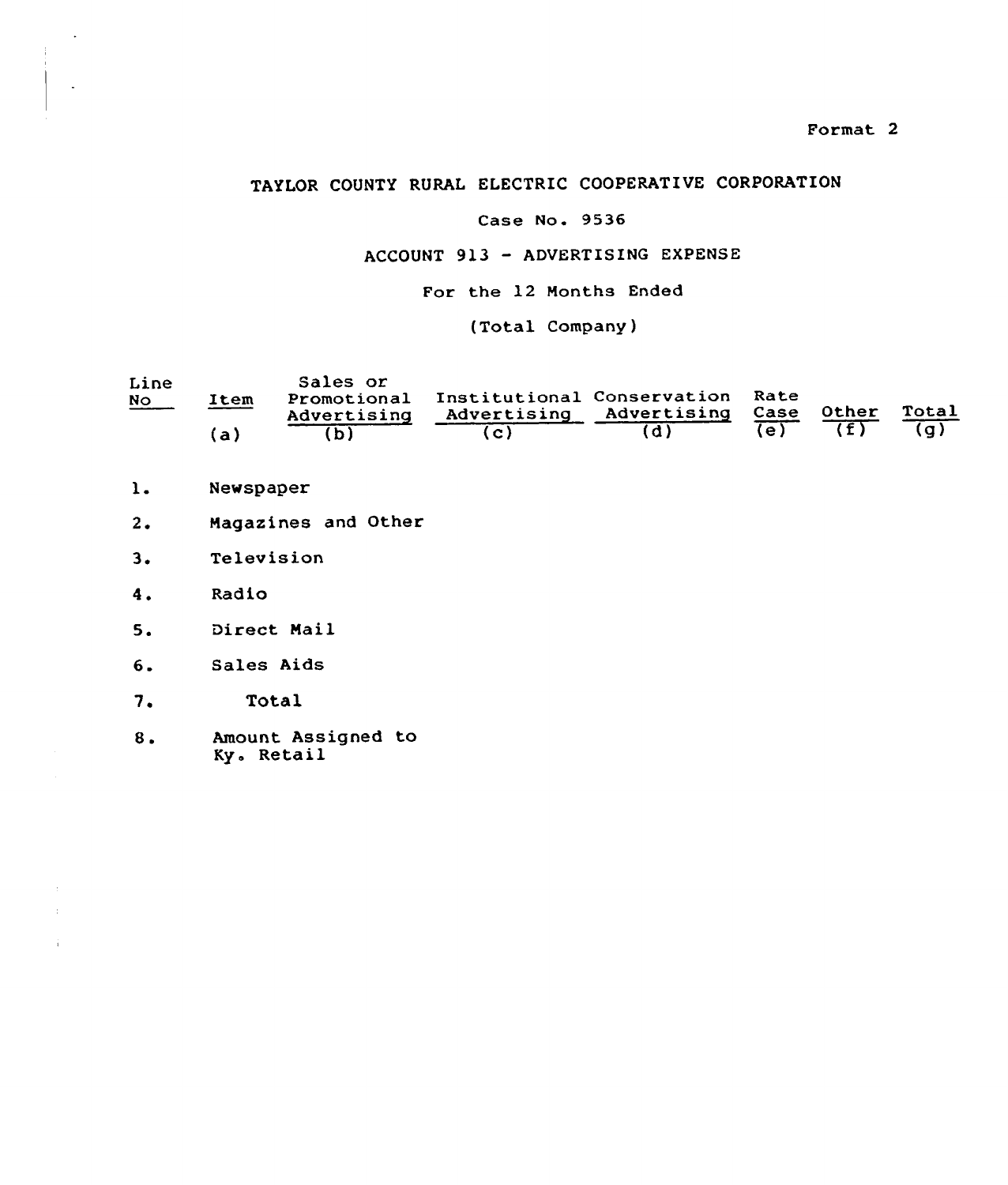Format 3<br>Page 1 of 3

# TAYLOR COUNTY RURAL ELECTRIC COOPERATIVE CORPORATION<br>Case No. 9536

### SEVEN ONY SSINYIFS JO SISYINNY

For the Calendar Years 19 Through **Droozn** 19

|   | 0 |
|---|---|
| c |   |
| Ó |   |
| ທ | ь |
| ◡ |   |

| <b>COLLE</b>        | Í |   |
|---------------------|---|---|
| $\overline{6}$<br>I |   |   |
| <b>urour</b><br>Ī   |   |   |
| $\bullet$           |   |   |
| $\frac{1}{2}$       |   |   |
| ij                  |   |   |
| <b>UTOUT</b><br>í   |   | ì |
|                     |   |   |
| <b>urcoury</b>      |   |   |
|                     |   |   |
| urcur               |   |   |
|                     |   |   |

سر<br>• Wages charged to expense:

 $\frac{\text{Line}}{\text{No}}$ 

 $\frac{1}{\sqrt{6}}$ 

- $\ddot{\cdot}$ Power production expense
- سٍ Transmission expenses
- $\ddot{\bullet}$ Distribution expenses
- ပ္ပ **Custaner** accounts expense
- $\ddot{\bullet}$ Sales expenses
- $\mathbf{r}$ expenses: Administrative and general
- $\overline{e}$ Administrative and
- $\widehat{g}$ general salaries<br>Office supplies and
- expense
- $\widehat{c}$ Administrative expense transferred-cr.
- $\hat{a}$ Outside services employed
- 
- $\widetilde{f}(\tilde{f})$ Property insurance<br>Injuries and damages

 $\frac{1}{1}$ 

 $\begin{array}{c} 1 \\ 1 \end{array}$ 

 $\hat{\mathbf{I}}$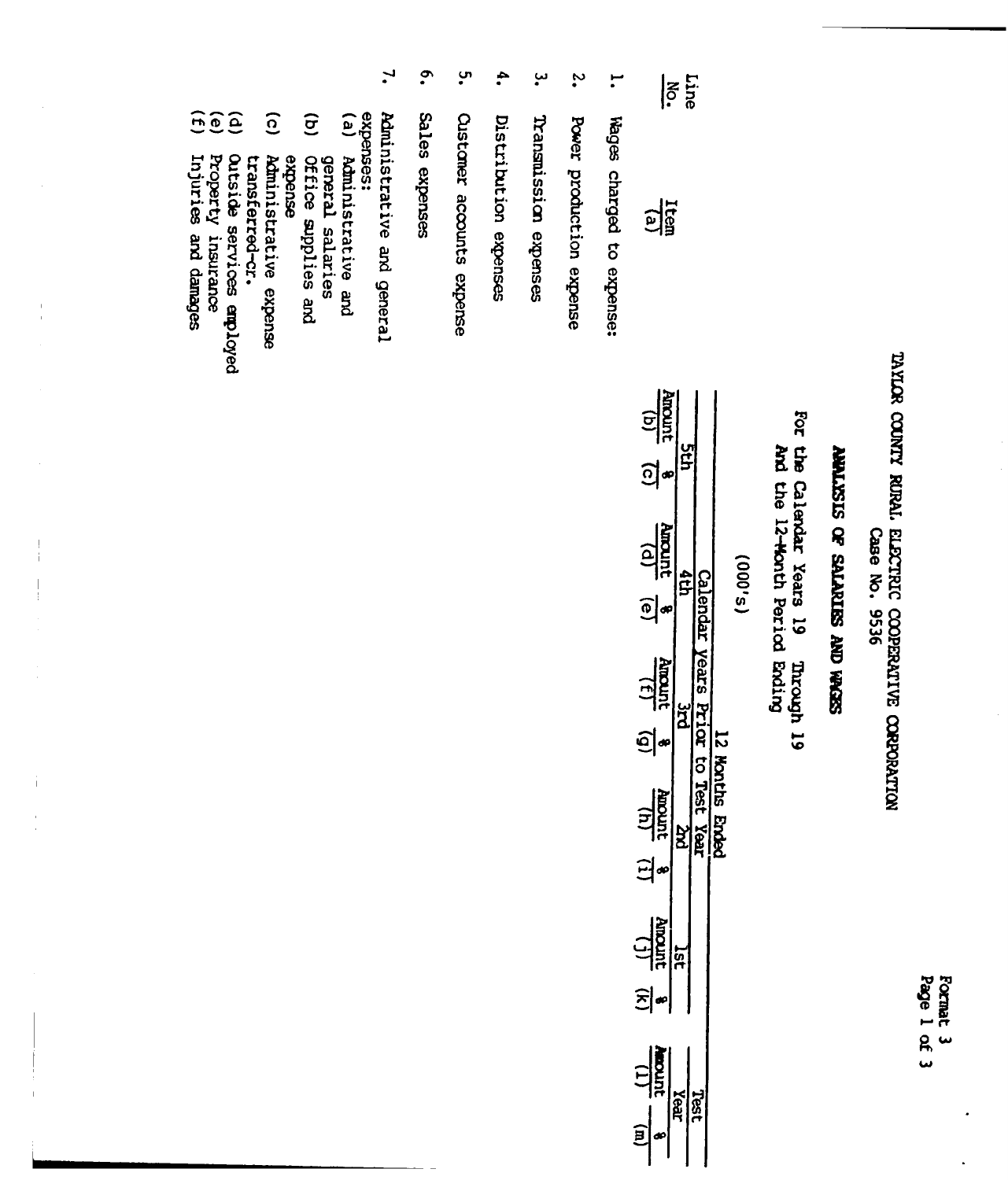Format 3<br>Page 2 of 3

TAYLOR COUNTY RUPLE ELECTRIC COPERATIVE CORPORATION Case No. 9536

### SEDIM ON SEINING AD SISTIMY

For the Calendar Years 19 Through 19<br>And the 12-Month Period Ending

| - 1 |
|-----|
| Ξ   |
| Ľ   |
| Ĩ.  |
| í   |
|     |
| ٠   |

| $\frac{1}{2}$                      |              |                              |
|------------------------------------|--------------|------------------------------|
| <u>ञ</u>                           |              |                              |
| Johanne<br>Juncare                 |              |                              |
| 힉                                  |              |                              |
| Antouni<br>Here<br>$\tilde{\cdot}$ |              |                              |
| ŋ                                  |              |                              |
| Nurroury<br>$\widehat{a}$          |              | <b>Solths</b><br><b>Ende</b> |
| 3                                  |              |                              |
| $\frac{\sqrt{1}}{\sqrt{2}}$        |              |                              |
| Ĕ<br>j                             |              |                              |
| <b>uncant</b>                      | Test<br>Vear |                              |
| â                                  |              |                              |

 $\mathbf{r}$ Administrative and general  $r_{\text{iso}}$ 

 $\frac{1}{\log n}$ 

- expenses (continued):<br>(g) Employees pensions and
- $\widehat{\Xi}$ Franchise requirements benefits
- $\overline{E}$ Regulatory commission
- Duplicate charges-cr. expenses
- ξĜ Miscellaneous general
- $\Xi$ plant Maintenance of general expense
- $\tilde{\mathbf{e}}$ Total administrative and general<br>expenses L7(a) through L7(1)
- $\bullet$ Total salaries and wages charged<br>expense  $(L2$  through  $L6 + L8$ )
- **10.** Wages capitalized
- 11. Total Salaries and wages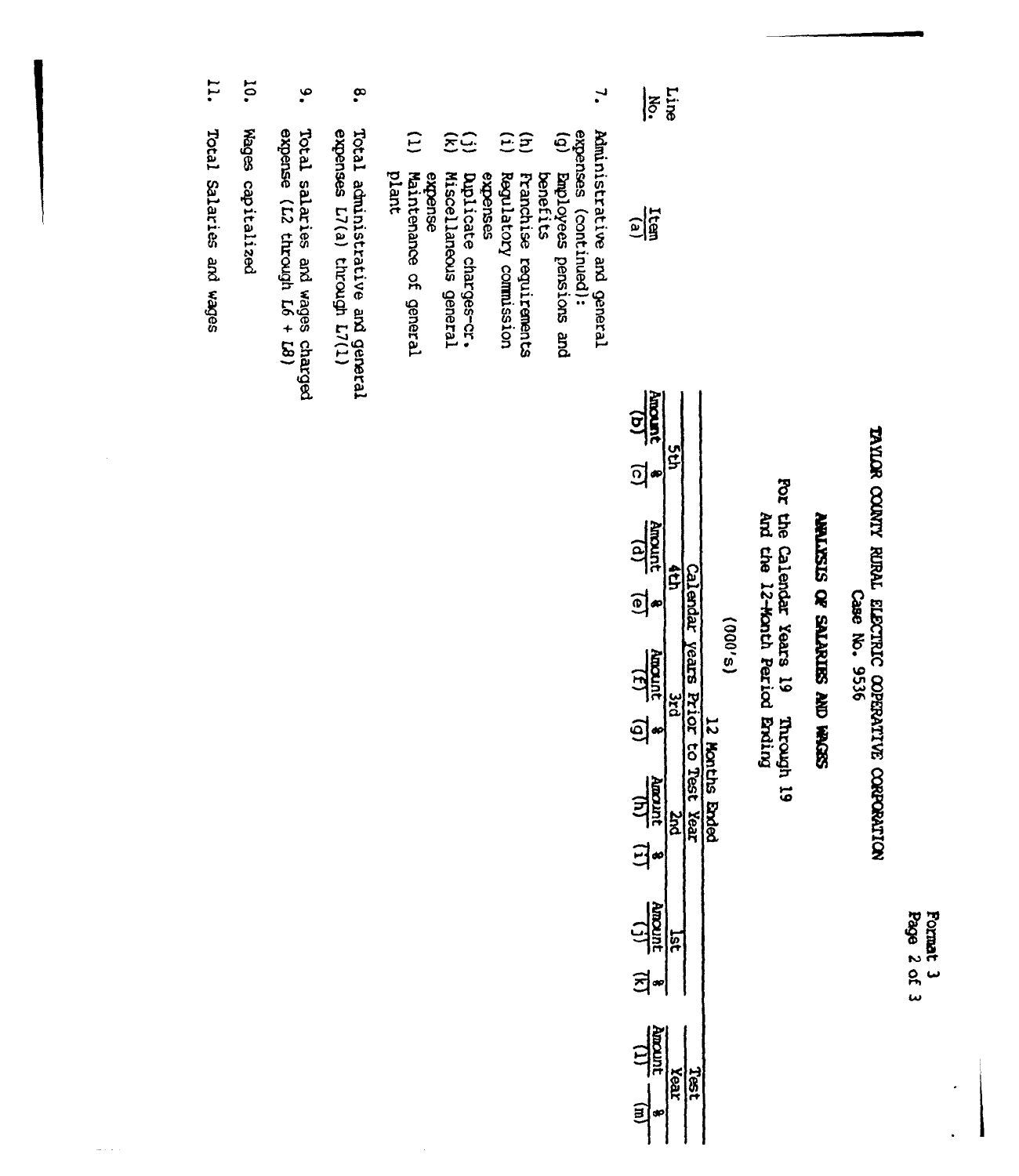Format 3<br>Page 3 of 3

 $\ddot{\phantom{0}}$ 

### TAYLOR COUNTY RURAL ELECTRIC COOPERATIVE CORPORATION Case No. 9536

### SEPER ON SOLVEYERS AO STSATENY

For the Calendar Years 19 Through 19<br>And the 12-Month Period Ending

| $\frac{1}{2}$                       | $rac{L}{2}$                        |         |                              |                           |         |
|-------------------------------------|------------------------------------|---------|------------------------------|---------------------------|---------|
| Ratio of salaries and wades charged | $\frac{1}{2}$                      |         |                              |                           |         |
|                                     | $\frac{4\pi\text{const}}{(b)}$ (c) |         |                              |                           |         |
|                                     |                                    | ă       |                              |                           |         |
|                                     | Amount $\frac{8}{10}$              |         |                              |                           |         |
|                                     |                                    |         |                              |                           |         |
|                                     | $\frac{\text{Amount}}{(f)}$        | بہ<br>1 | Calendar years Prior to Test |                           | (8,000) |
|                                     | <u>ခ</u> ါ့                        |         |                              |                           |         |
|                                     | <b>NAMEL</b><br>NAMEL              | Znd     | Yeel                         | 12 Honths<br><b>Endec</b> |         |
|                                     |                                    |         |                              |                           |         |
|                                     | $\frac{(1)}{1000000}$              | ត្ន     |                              |                           |         |
|                                     | 히~                                 |         |                              |                           |         |
|                                     | <b>uncan</b>                       | reax    | <b>Test</b>                  |                           |         |
|                                     |                                    |         |                              |                           |         |

- expense to total wages (L9 + L11)
- یا<br>م Ratio of salaries and wages<br>capitalized to total wages (L10 ÷ L11)

**ESILON** Show percent increase of each year over the prior year in Columns  $(c)$ ,  $(e)$ ,  $(g)$ ,  $(k)$ , and  $(m)$ .

 $\overline{\phantom{a}}$ 

Ť

Ţ

 $\overline{1}$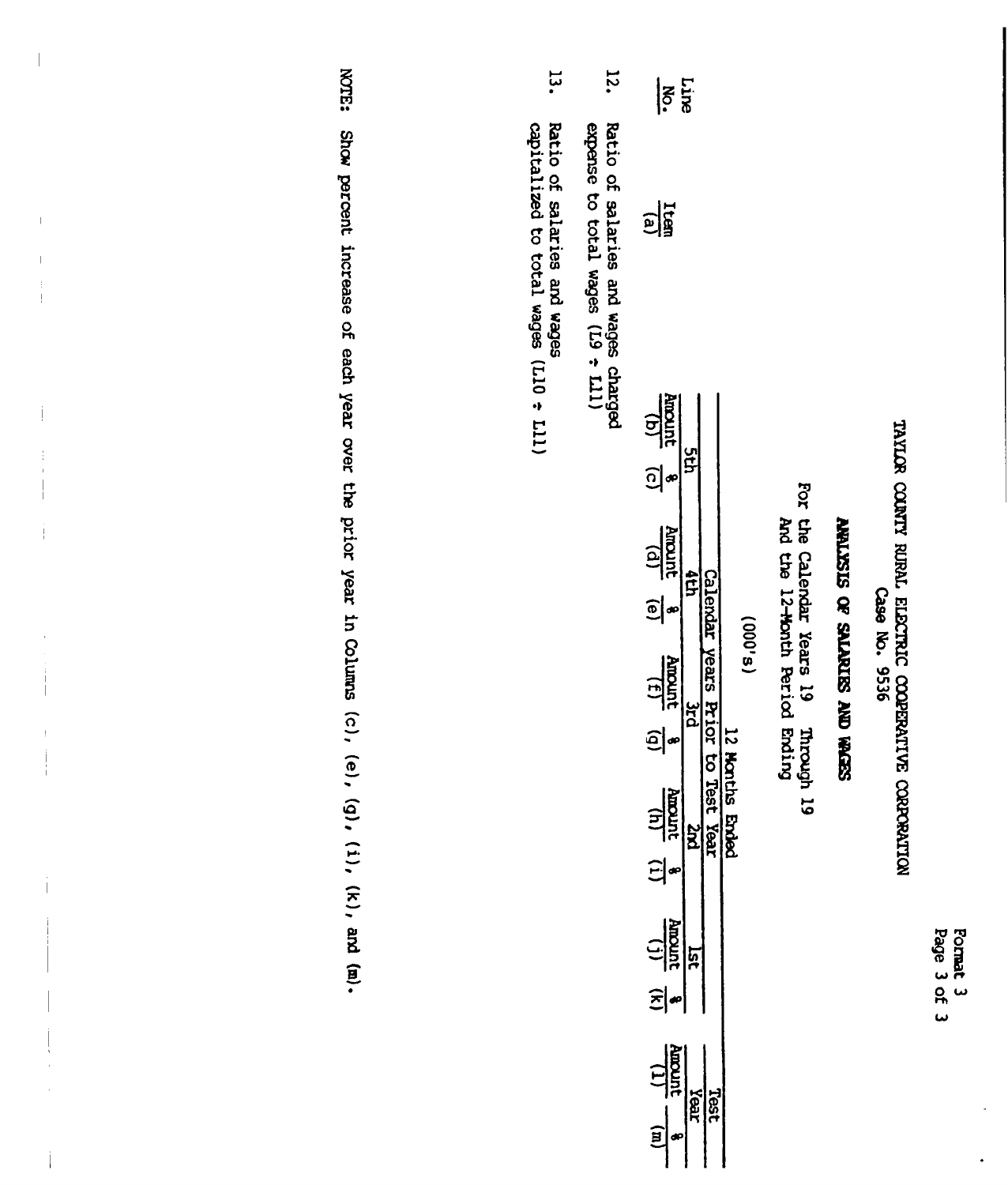### Format 4

التاريخ والتفع مراريب المرابط

### TAYLOR COUNTY RURAL ELECTRIC COOPERATIVE CORPORATION

### Case No. 9536

### Professional Service Expenses

For the 12 Months Ended

| Line<br>No. | Item        | Rate Case | Annual Audit | Other | Total |
|-------------|-------------|-----------|--------------|-------|-------|
| 1.          | Legal       |           |              |       |       |
| 2.          | Engineering |           |              |       |       |
| 3.          | Accounting  |           |              |       |       |
| 4.          | Other       |           |              |       |       |
| 5.          | Total       |           |              |       |       |
|             |             |           |              |       |       |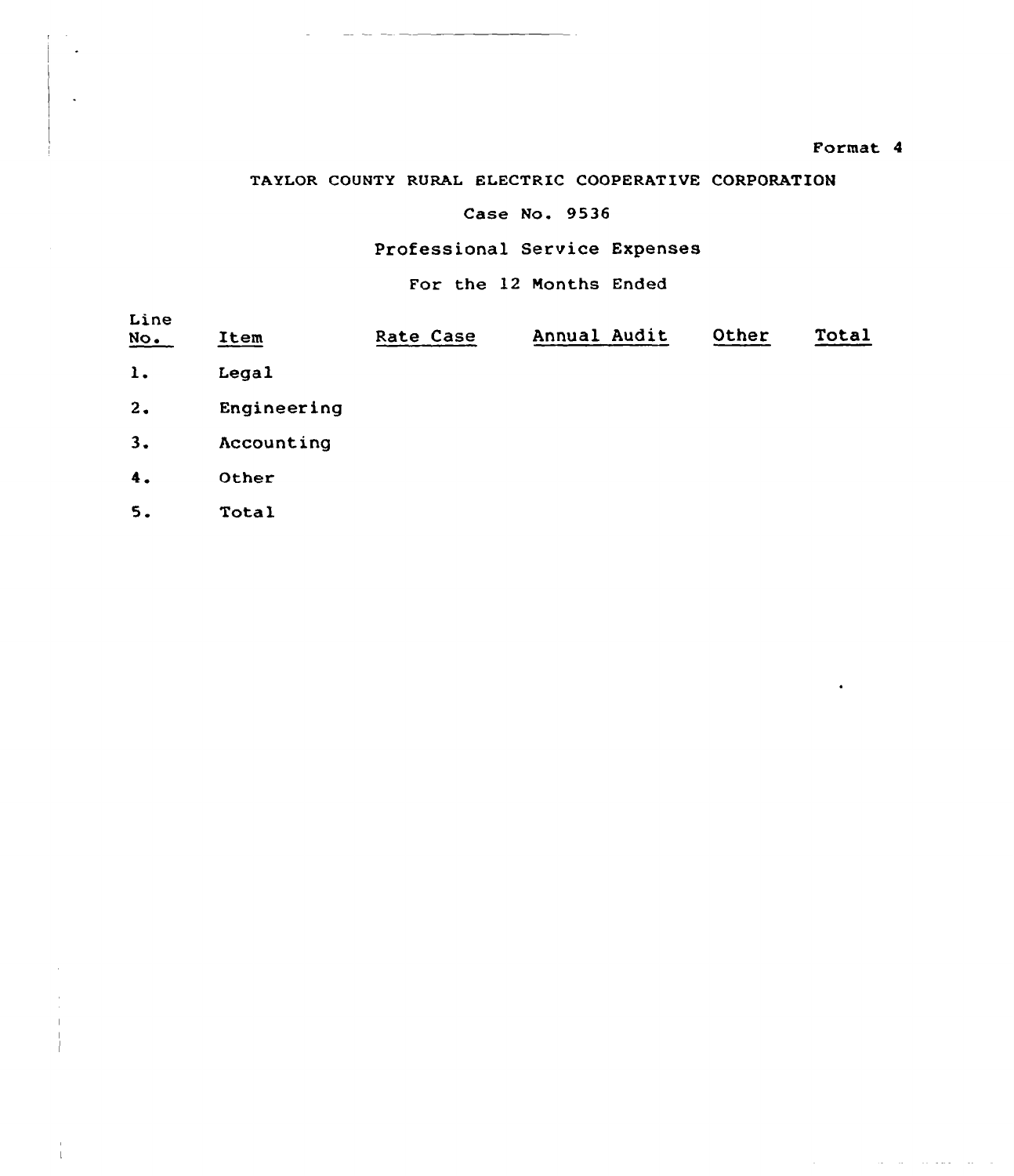Format 5

 $\overline{\phantom{a}}$ 

 $\ddot{\phantom{0}}$ 

# TAYLOR COUNTY RURAL ELECTRIC COOPERATIVE CORPORATION<br>Case No. 9536

## COMPARISON OF TEST YEAR ACCOUNT BALANCES<br>WITH THOSE OF THE PRECEDING YEAR

| ount Title and<br>rount Number |
|--------------------------------|
| <b>Hanth</b><br>Jac            |
| जें<br>प्रथम                   |
| $\frac{1}{2}$ $\frac{1}{2}$    |
| <b>Andr</b><br>Add             |
| <b>Address</b>                 |
| $\frac{5}{5}$                  |
| $\frac{1}{2}$                  |
| $\frac{1}{2}$                  |
| वि<br>वि                       |
| loch<br>Hoth                   |
| $\frac{114}{20}$               |
| 12th<br><b>Sold</b>            |
| $\overline{\mathbf{F}}$        |
|                                |

Test Year<br>Prior Year Increase<br>(Decrease)

Ť

 $\begin{array}{c} 1 \\ 1 \\ 1 \end{array}$ 

 $\begin{array}{c} \begin{array}{c} \text{i} \\ \text{ii} \\ \text{iii} \end{array} \end{array}$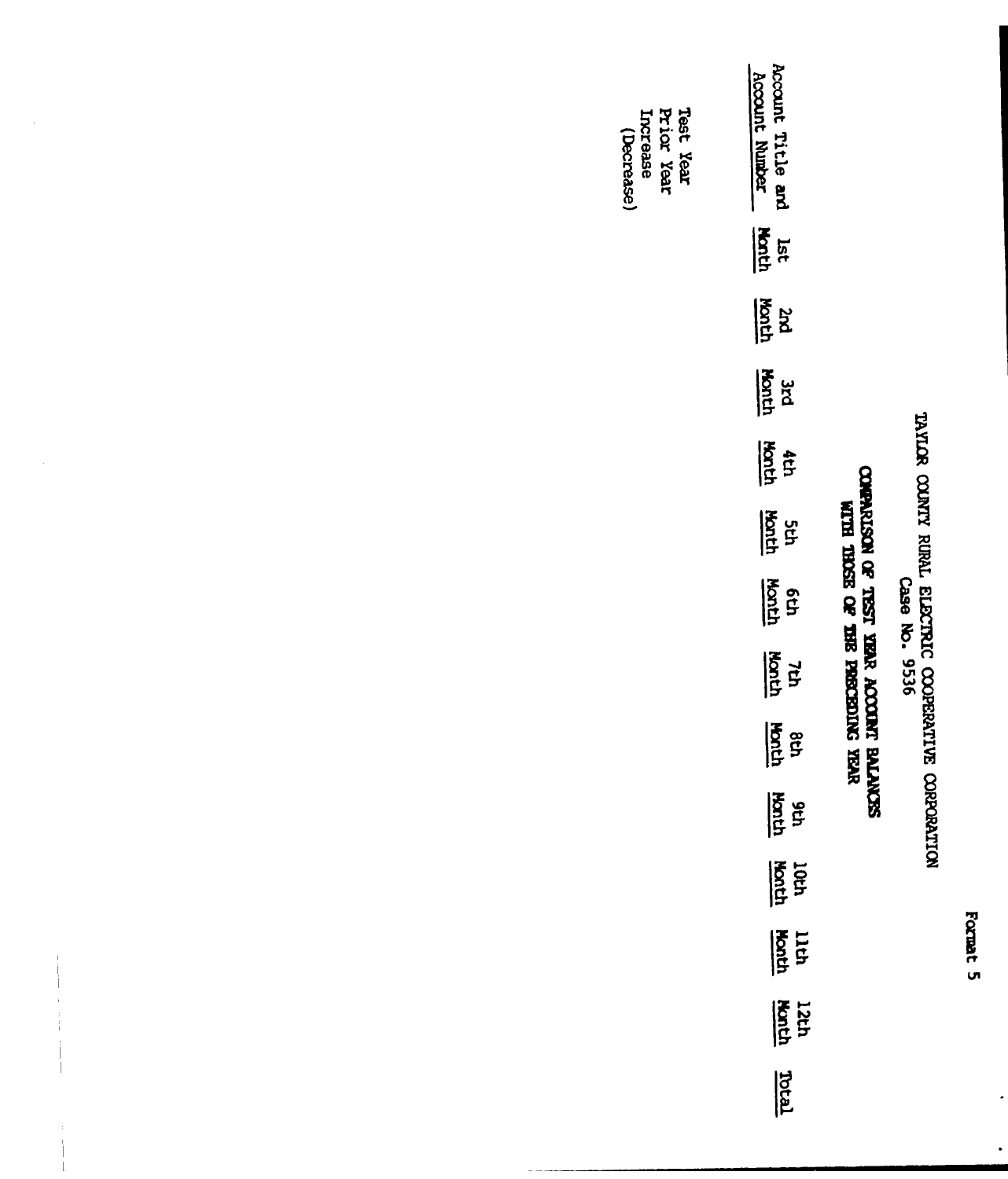Utility: TAYLOR COUNTY RES<br>Case Rumber: 9536<br>Date:

### DATA POSTALICA PORTA<br>SERICIALICA COLALISTAR<br>SERICIALICA DILATA 183-1

| 1971 | 225 | 1973 | 1974 | 1975 | 1981        | <b>1982</b> | 1983 | 1984 | 1985<br>Year Ended<br>Docarber 31, 1985                                                                     |  |
|------|-----|------|------|------|-------------|-------------|------|------|-------------------------------------------------------------------------------------------------------------|--|
|      |     |      |      |      |             |             |      |      | Distribution<br>Plant in<br>Sevice                                                                          |  |
|      |     |      |      |      |             |             |      |      | <b>Acculated Provision</b><br>for Dapreclation<br>Distribution<br>$\frac{p_{\text{left}}}{p_{\text{left}}}$ |  |
|      |     |      |      |      |             |             |      |      | $\frac{\text{Reac}}{\text{Rattio}}$                                                                         |  |
|      |     |      |      | 1867 | <b>7867</b> | 1983        | 1984 | 1985 | <b>Ratio of<br/>Qurent bistribution<br/>pistribution Plant<br/>Ten Years Frick<br/>Ten Years Frick</b>      |  |

(PSC Data Sheet No. 1)